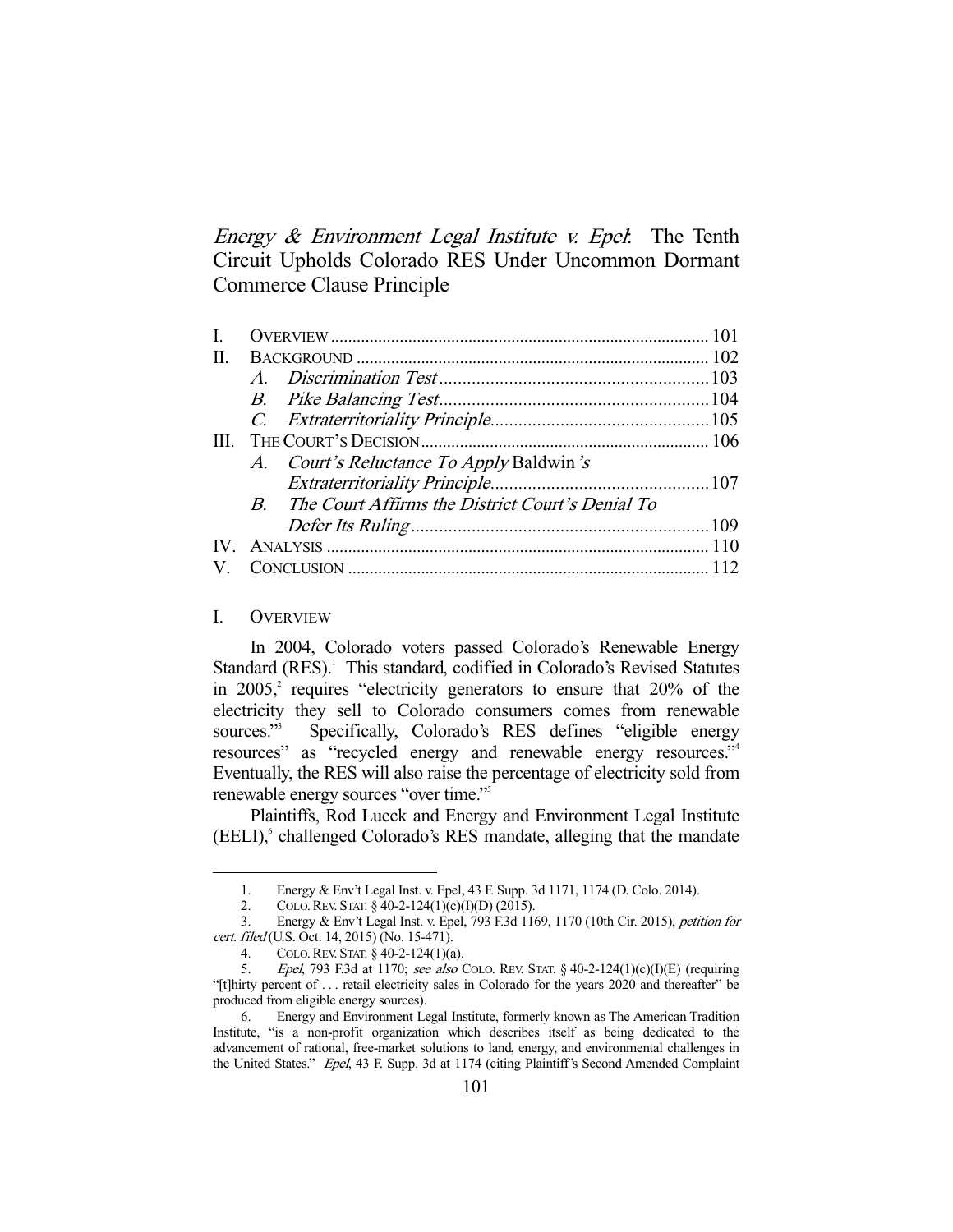violated the Dormant Commerce Clause doctrine.<sup>7</sup> EELI alleged that because Colorado citizens consume their energy "from an interconnected grid serving eleven states and portions of Canada and Mexico," the RES injures out-of-state coal producers that sell to out-of-state utilities that feed power into the grid.<sup>8</sup> The United States District Court for the District of Colorado granted summary judgment for the defendants and rejected EELI's claim that injunctive relief should be granted against defendants because Colorado's RES violates the Dormant Commerce Clause.<sup>9</sup>

 EELI appealed one of its Dormant Commerce Clause arguments to the United States Court of Appeals for the Tenth Circuit, alleging that Colorado's RES mandate violates the "extraterritoriality" principle of the Dormant Commerce Clause.<sup>10</sup> The Tenth Circuit *held* that Colorado's RES did not violate the Dormant Commerce Clause under the extraterritoriality principle because Colorado's RES mandate (1) was not a price control statute, (2) did not link Colorado utility prices to prices paid out of state, and (3) did not discriminate against out-of-state businesses. *Energy & Environmental Legal Institute v. Epel*, 793 F.3d 1169, 1174, 1177 (10th Cir. 2015).

#### II. BACKGROUND

 The Dormant Commerce Clause is a judicially created doctrine that stems from an inferential reading of Congress's commerce power.<sup>11</sup> Article I, Section 8, Clause 3 of the United States Constitution grants Congress the power "[t]o regulate commerce . . . among the several states."<sup>12</sup> Courts have inferred that because the power to regulate commerce is inherently a congressional power, states may not regulate interstate commerce.<sup>13</sup> The Dormant Commerce Clause doctrine has been read to principally reason that if Congress has regulated an area of commerce that a state or local law regulates, then Congress's federal statute would preempt the state statute.<sup>14</sup> Whether the judiciary has the

for Injunctive and Declaratory Relief at 3, Epel, 43 F. Supp. 3d 1171 (No. 11-cv-00859-WJM-BNB).

 <sup>7.</sup> See Epel, 793 F.3d at 1170.

 <sup>8.</sup> Id. at 1171.

<sup>9.</sup> *Epel*, 43 F. Supp. 3d at 1184.

<sup>10.</sup> *Epel*, 793 F.3d at 1172; see Baldwin v. G.A.F. Seelig, Inc., 294 U.S. 511 (1935).

 <sup>11.</sup> ERWIN CHEMERINSKY, CONSTITUTIONAL LAW PRINCIPLES AND POLICIES 430 (4th ed. 2011).

 <sup>12.</sup> U.S. CONST. art. I, § 8, cl. 3.

<sup>13.</sup> CHEMERINSKY, supra note 11, at 430.

 <sup>14.</sup> See id.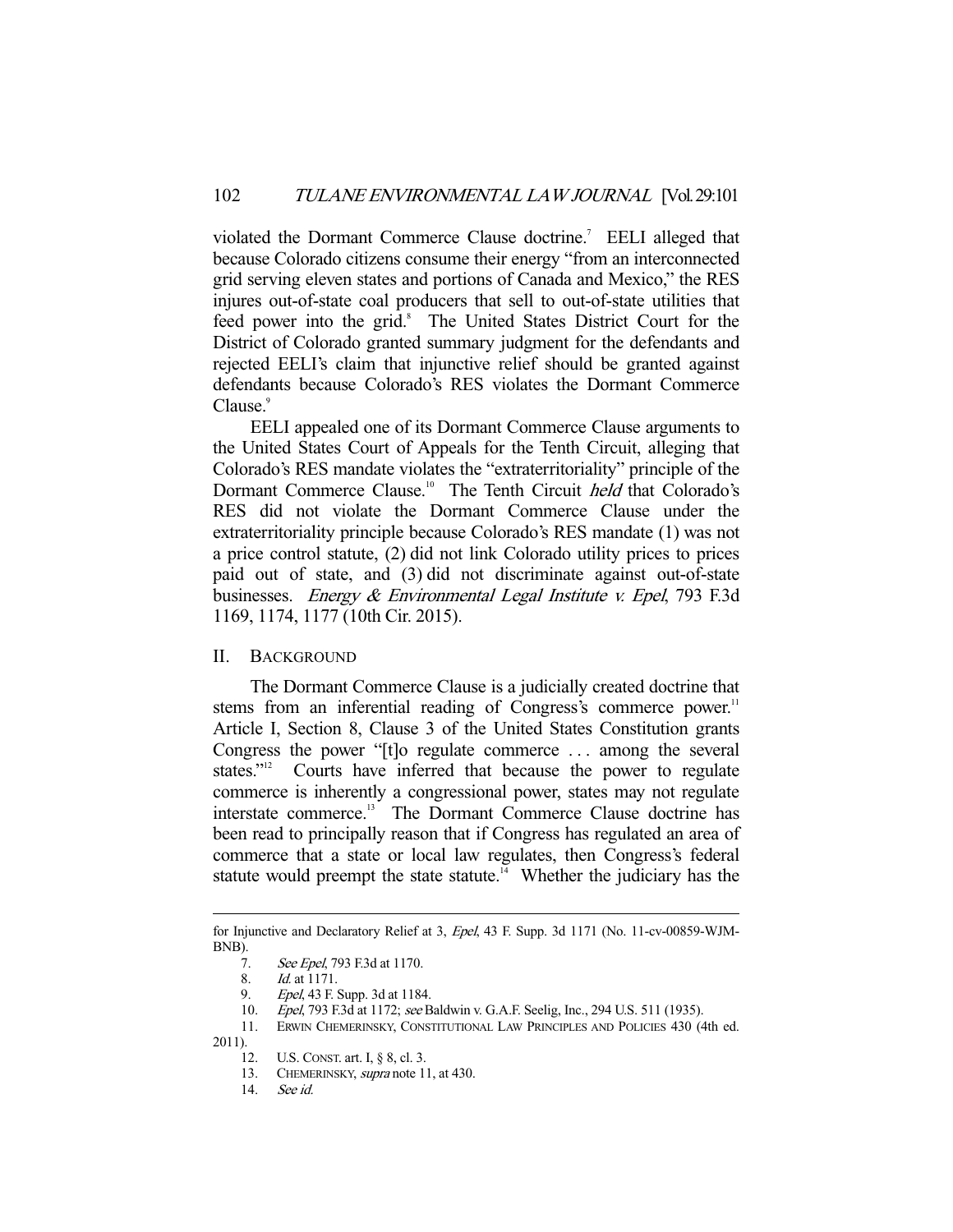authority to strike down a state or local statute that excessively burdens interstate commerce absent federal regulation is the central issue with regard to the Dormant Commerce Clause.<sup>15</sup>

 Generally, two tests are used to strike down a state law that excessively burdens interstate commerce. One is the discrimination test, which determines whether a state or local law discriminates against outof-state entities.16 Another is the Pike balancing test that determines whether benefits to a state outweigh burdens the statute places on interstate commerce.<sup>17</sup> However, the extraterritoriality principle of Baldwin v. F.A.F. Seelig, Inc., provides a third, less commonly used means of striking state and local law under the Dormant Commerce Clause.18 This test invalidates a state law that regulates commerce that exists wholly out of state.<sup>19</sup>

# A. Discrimination Test

 The discrimination test discerns whether a state statute discriminates against interstate commerce, first determining whether the statute discriminates against out-of-state entities on its face.<sup>20</sup> For example, in City of Philadelphia v. New Jersey, the United States Supreme Court reviewed a New Jersey law that prevented waste that "originated or was collected" outside of New Jersey from being disposed of in New Jersey landfills.<sup>21</sup> The Supreme Court reasoned that the law "[o]n its face" created a barrier to interstate commerce by isolating New Jersey's landfills from interstate trade.<sup>22</sup> Moreover, as summarized by Nowak and Rotunda, the Court reasoned that "discriminat<sup>[ing]</sup> against out-of-state garbage [was] not the least restrictive means" of promoting a legitimate state interest.<sup>23</sup> Thus, the statute violated the Dormant Commerce  $C$ lause. $24$ 

As the court in *City of Philadelphia* noted, once a court determines that a statute discriminates against interstate commerce, the court will

 <sup>15.</sup> See id. at 432.

 <sup>16.</sup> See City of Philadelphia v. New Jersey, 437 U.S. 617, 628 (1978); CHEMERINSKY, supra note 11, at 442.

 <sup>17.</sup> Pike v. Bruce Church, 397 U.S. 137 (1970).

 <sup>18.</sup> Energy & Env't Legal Inst. v. Epel, 793 F.3d 1169, 1172 (10th Cir. 2015).

 <sup>19.</sup> Healy v. Beer Inst., Inc., 491 U.S. 324, 336 (1989).

 <sup>20.</sup> United Haulers Ass'n v. Oneida-Herkimer Solid Waste Mgmt. Auth., 550 U.S. 330, 338 (2007).

<sup>21.</sup> City of Philadelphia, 437 U.S. at 618-19 (citation omitted).

<sup>22.</sup> *See id.* at 628.

 <sup>23.</sup> JOHN E. NOWAK & RONALD D. ROTUNDA, PRINCIPLES OF CONSTITUTIONAL LAW 169 (4th ed. 2010).

 <sup>24.</sup> City of Philadelphia, 437 U.S. at 629.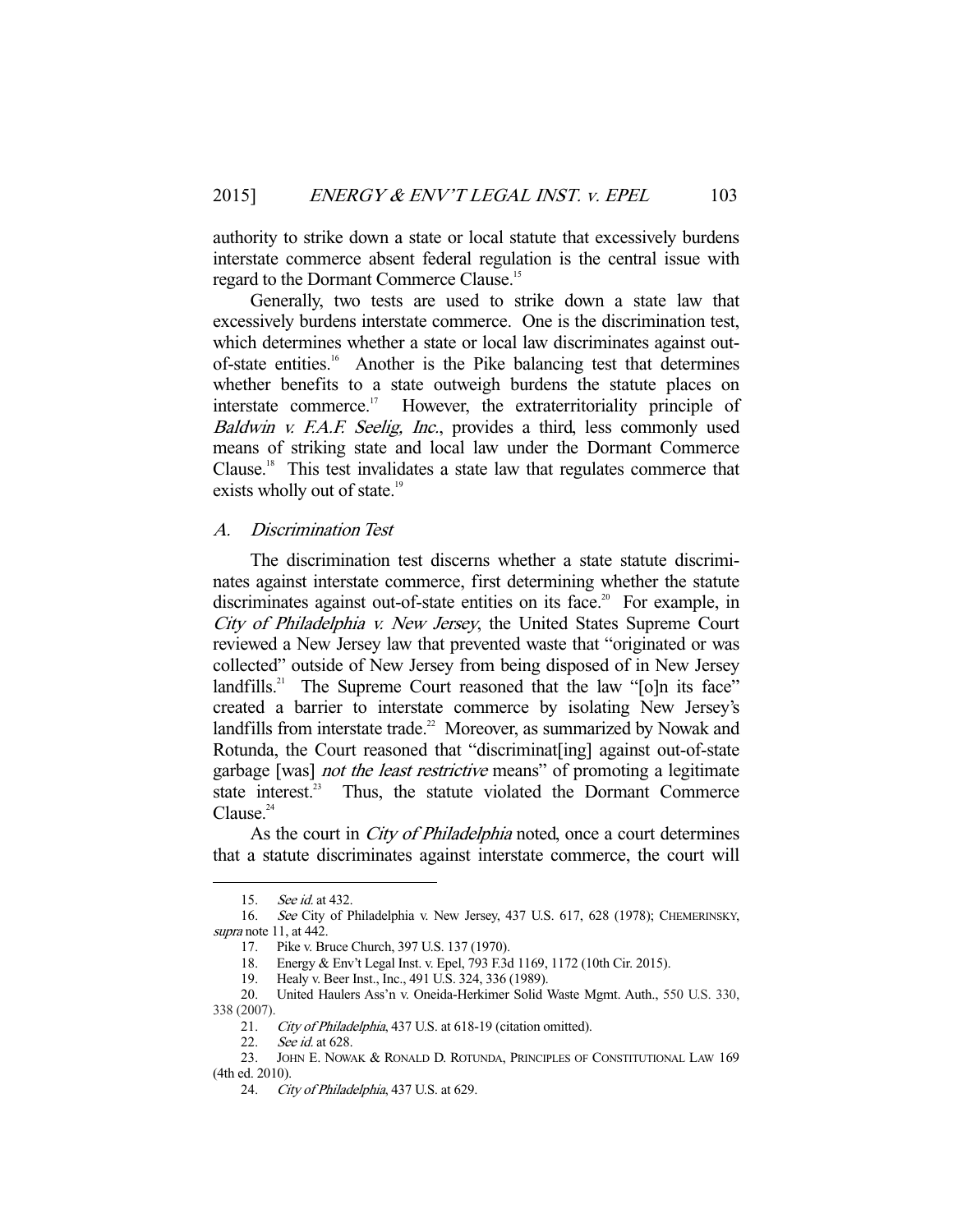then determine whether the statute is the least discriminatory means of advancing a legitimate state interest.<sup>25</sup> For example, in *Hughes v.* Oklahoma the Supreme Court reviewed an Oklahoma law that prevented seined minnows captured in Oklahoma from being transported out of state.<sup>26</sup> The Court determined the law was facially discriminatory because the statute "overtly block[ed] the flow of interstate commerce at [the] State's borders" on its face.<sup>27</sup> Oklahoma defended the statute, arguing that despite its discriminatory effect, it prevented an "inordinate" number of minnows from being removed from state waters.<sup>28</sup> The Court recognized that conservation of wildlife was a legitimate state interest "similar to the States' interests in protecting the health and safety of their citizens."29 However, the statute still failed the test because the Court reasoned that the state selected the most discriminatory means available to advance its interest and provided examples of less discriminatory measures the state could have taken to protect its interest.<sup>30</sup>

### B. Pike Balancing Test

 The Pike balancing test evaluates the benefits received by the state statute against the burdens the statute places on interstate commerce.<sup>31</sup> In Pike v. Bruce Church, the Supreme Court reviewed an Arizona statute that required cantaloupes grown and sold in Arizona to be packaged "in regular compact arrangement in closed standard containers approved by the supervisor."32 The statute created a quality standard for cantaloupes farmed in Arizona; however, if enforced, the statute would have forced plaintiffs to build a packing facility in Arizona rather than use their packaging facility thirty-one miles away in California.<sup>33</sup> The Court recognized that Arizona had a legitimate interest in protecting Arizona citizens from unfit goods; however, the cantaloupes grown by plaintiffs were "of exceptionally high quality."<sup>34</sup> The Court reasoned that although Arizona's statute did concern a legitimate state interest, it did not

 <sup>25.</sup> See Hughes v. Oklahoma, 441 U.S. 322, 336 (1979).

<sup>26.</sup> *Id.* at 323 (citation omitted).

<sup>27.</sup> See id. at 337 (second alteration in original) (quoting City of Philadelphia, 437 U.S. at

<sup>624).</sup> 

<sup>28.</sup> *Id.* at 337.

 <sup>29.</sup> Id.

 <sup>30.</sup> Id. at 337-38.

 <sup>31.</sup> Pike v. Bruce Church, 397 U.S. 137, 142 (1970).

<sup>32.</sup> Id. at 138 (citation omitted).

 <sup>33.</sup> Id. at 139-40.

 <sup>34.</sup> Id. at 144.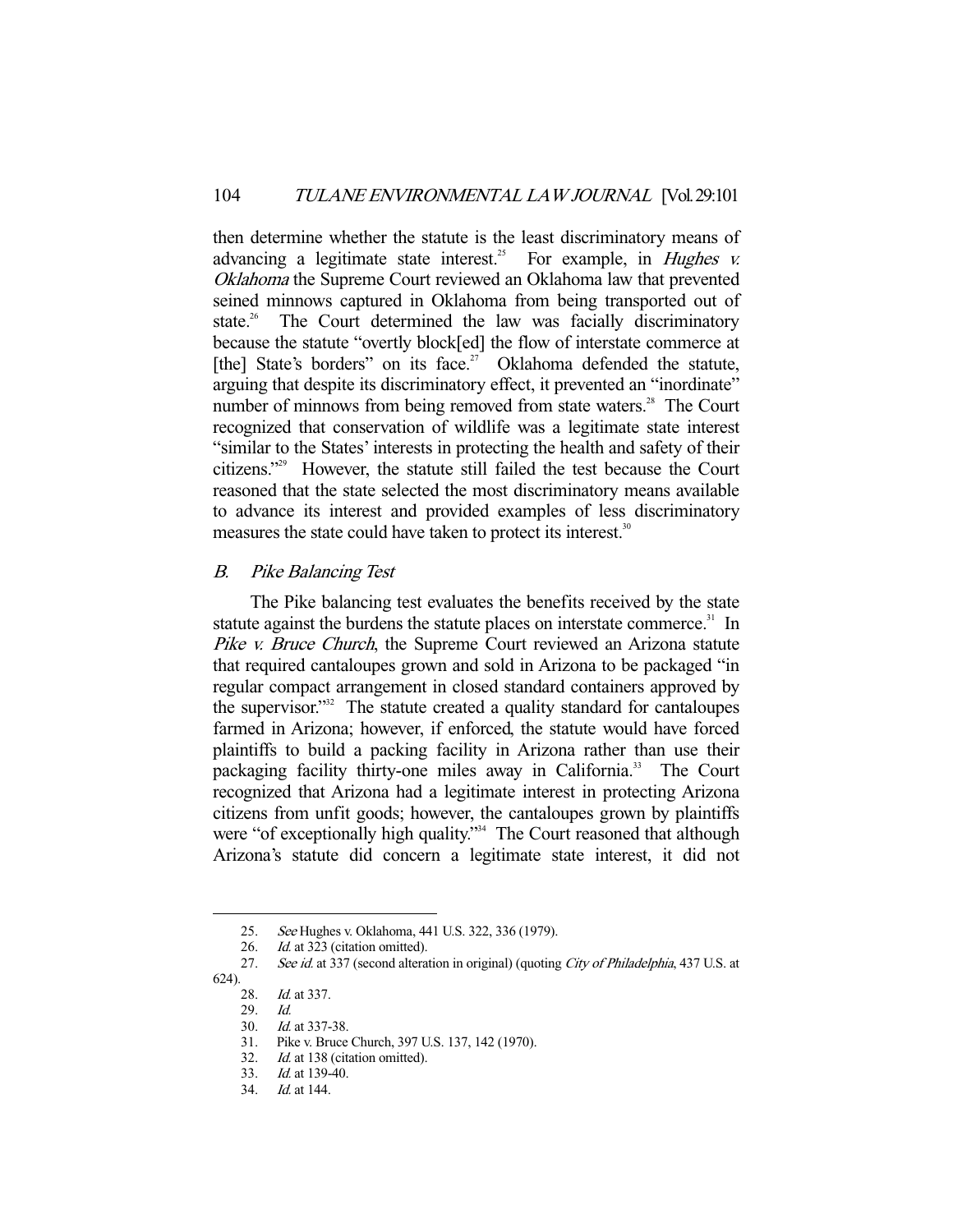outweigh the substantial burden placed on plaintiffs' interstate resources; thus, the statute violated the Dormant Commerce Clause.<sup>35</sup>

## C. Extraterritoriality Principle

 The extraterritoriality principle invalidates a state or local statute that regulates commerce existing wholly out of state.<sup>36</sup> In *Baldwin*, the Court reviewed a New York law that prevented in-state sales of milk where the milk was purchased from out-of-state producers at a lower price than what dealers were required by statute to pay New York milk producers.<sup>37</sup> The statute effectively insulated in-state milk producers from competing on price with out-of-state producers.<sup>38</sup> New York defended this statute, arguing that the statute "impose[s] a higher standard of quality and thereby promote[s] health."<sup>339</sup> The Court rejected this argument, reasoning that regulating the price that dealers could pay out-of-state producers was not related to the quality of the milk produced out of state.<sup>40</sup> Moreover, the Court reasoned that if New York had established that milk produced out of state was hazardous, then a statute should have directly addressed the particular hazard rather than create a price "parity" with other states.<sup>41</sup> The Court invalidated the New York statute because it created an undue burden on interstate commerce by regulating prices paid out of state—conduct that was wholly extraterritorial.<sup>42</sup>

Baldwin's progeny has further explained the focus of the extraterritoriality principle.<sup>43</sup> For example, in *Healy v. Beer Institute*, Inc., the Court reviewed a Connecticut law that required out-of-state beer shippers "to affirm" that their prices were not higher than prices of the same product "sold in the bordering States of Massachusetts, New York, and Rhode Island."<sup>44</sup> The Court in *Healy* reviewed the extraterritoriality principle, finding that the extraterritoriality principle is primarily concerned with determining "whether the practical effect of the regulation is to control conduct beyond the boundaries of the State."45

-

45. *Id.* at 336 (citing *Brown-Forman*, 476 U.S. at 579).

 <sup>35.</sup> See id. at 146.

<sup>36.</sup> See CHEMERINSKY, supra note 11, at 453.

 <sup>37.</sup> Baldwin v. G.A.F. Seelig, Inc., 294 U.S. 511, 519 (1935).

 <sup>38.</sup> See Energy & Env't Legal Inst. v. Epel, 793 F.3d 1169, 1172 (10th Cir. 2015).

 <sup>39.</sup> Baldwin, 294 U.S. at 524.

 <sup>40.</sup> Id.

 <sup>41.</sup> Id.

 <sup>42.</sup> Id. at 528.

 <sup>43.</sup> See Healy v. Beer Inst., Inc., 491 U.S. 324, 336 (1989) (citing Brown-Forman Distillers Corp. v. N.Y. State Liquor Auth., 476 U.S. 573, 579 (1986)).

 <sup>44.</sup> Id. at 326.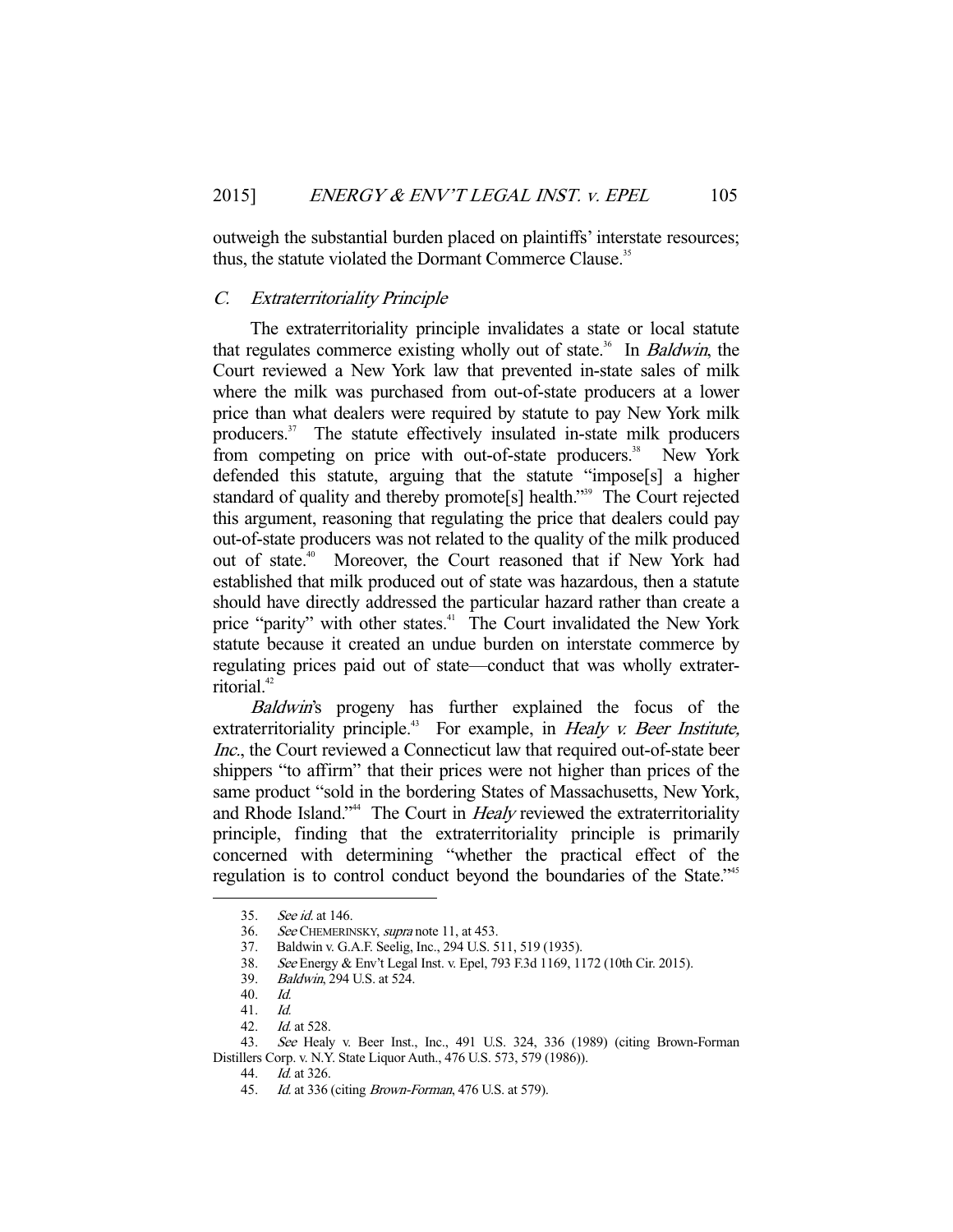When the Connecticut statute was combined with beer pricing statutes in the bordering states, the Connecticut statute effectively controlled out-ofstate beer prices.<sup>46</sup> Thus, the Court found that this violated the extraterritoriality principle and was unconstitutional under the Commerce Clause.<sup>47</sup>

The argument that *Baldwin's* extraterritoriality principle is a per se violation of the Dormant Commerce Clause was argued before the United States Court of Appeals for the Second Circuit in Freedom Holdings, Inc. v. Spitzer.<sup>48</sup> In Freedom Holdings, the court reviewed New York's contraband statute that prohibited the sale of cigarettes made by manufacturers out of compliance with New York's Escrow Statute.<sup>49</sup> In their brief, plaintiffs argued, inter alia, that New York's contraband statute created "artificially high prices" by "'inflat[ing]' the prices charged by cigarette manufacturers to purchasers in sales transactions that occur wholly outside the State of New York."<sup>50</sup> Furthermore, plaintiffs argued that regulation of wholly extraterritorial conduct should render the contraband statute "per se invalid under the dormant Commerce Clause."<sup>51</sup> The Court rejected this argument, reasoning that although the extraterritoriality principle acts as a near per se violation, this could not be a per se violation of the Dormant Commerce Clause because the contraband statute did not regulate extraterritorial commerce as contemplated by *Healy*.<sup>52</sup>

## III. THE COURT'S DECISION

 In the noted case, the Tenth Circuit affirmed the district court's ruling granting the defendant's motion for summary judgment against EELI's claim that Colorado's RES mandate violated Baldwin's extraterritoriality principle.<sup>53</sup> The court rejected EELI's argument that Baldwin applied because EELI did not allege that Colorado's RES disproportionately harmed out-of-state business as contemplated by Baldwin.<sup>54</sup> The court also affirmed the district court's denial of EELI's request to defer its ruling until additional discovery could take place.<sup>55</sup>

 <sup>46.</sup> Id. at 337.

 <sup>47.</sup> See id.

 <sup>48.</sup> Freedom Holdings, Inc. v. Spitzer, 357 F.3d 205, 219 (2d Cir. 2004).

 <sup>49.</sup> Id. at 214.

 <sup>50.</sup> Id. at 220 (citation omitted).

<sup>51.</sup> *Id.*<br>52. *See* See id. (quoting Healy v. Beer Inst., Inc., 491 U.S. 324, 332, 336-37 (1989)).

 <sup>53.</sup> See Energy & Env't Legal Inst. v. Epel, 793 F.3d 1169, 1175, 1177 (10th Cir. 2015).

 <sup>54.</sup> See id. at 1173-74.

 <sup>55.</sup> See id. at 1177.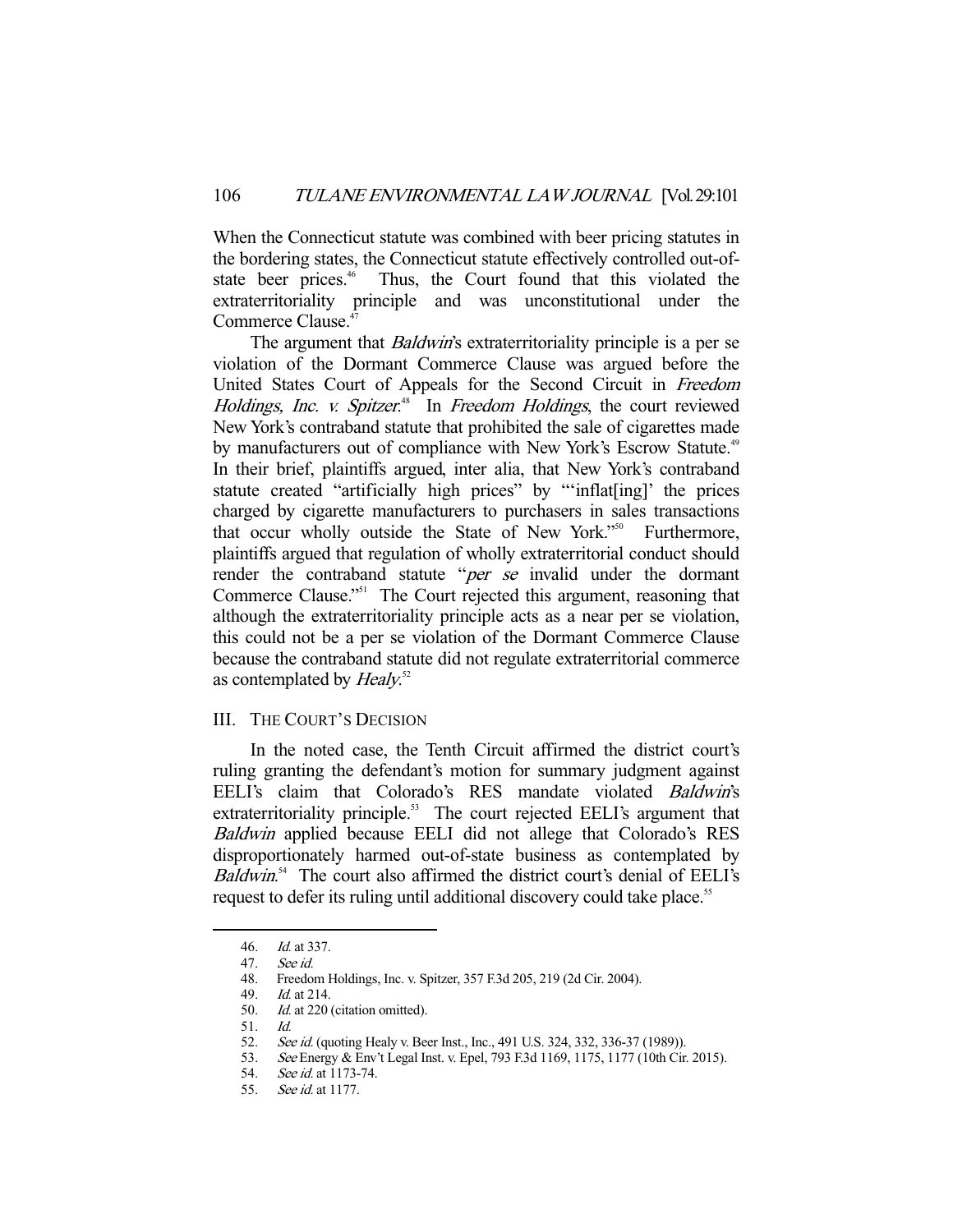#### A. Court's Reluctance To Apply Baldwin's Extraterritoriality Principle

 The court began its Dormant Commerce Clause analysis by addressing Colorado's RES mandate which "requires electricity generators to ensure that 20% of the electricity they sell to Colorado consumers comes from renewable sources."<sup>56</sup> The court noted that Dormant Commerce Clause violations can be determined either through the Pike balancing test or the discrimination test.<sup>57</sup> The court further noted that violating *Baldwin's* extraterritoriality principle results in a near per se violation of the Dormant Commerce Clause.<sup>58</sup> However, rather than appeal all of the district court's ruling on all of their alleged Dormant Commerce Clause violations, EELI only appealed its extraterritoriality principle argument, contending that Colorado's RES mandate violated *Baldwin's* extraterritoriality principle.<sup>59</sup>

"Baldwin's extraterritoriality principle may be the least understood of the Court's three strands of dormant commerce clause jurisprudence."60 The extraterritoriality principle has only been used by courts to strike down state laws three times. $64$  The court reasoned that *Baldwin's* progeny could be synthesized into a rule that invalidates a state or local statute that includes "(1) a price control or price affirmation regulation, (2) linking in-state prices to those charged elsewhere, with (3) the effect of raising costs for out-of-state consumers or rival businesses."62

The court then recognized that *Baldwin's* progeny may not actually be "a distinct line of dormant commerce clause jurisprudence at all."<sup>63</sup> To support this position, the court reasoned that *Baldwin* was primarily "concern[ed] with preventing discrimination against out-of-state rivals or consumers."64 Furthermore, the court found that Baldwin's line of reasoning was not overwhelmingly different than the discrimination rule as applied in *City of Philadelphia*, partially because "*Baldwin* was decided before the anti-discrimination rule solidified."<sup>65</sup> When *Healy* was decided, *Baldwin's* extraterritoriality principle was applied under

-

65. Id.

 <sup>56.</sup> Id. at 1170.

 <sup>57.</sup> Id. at 1171 (quoting New Energy Co. of Ind. v. Limbach, 486 U.S. 269, 274 (1988)) (citing City of Philadelphia v. New Jersey, 437 U.S. 617 (1978); Pike v. Bruce Church, Inc., 397 U.S. 137 (1970)).

<sup>58.</sup> *Id.* at 1172 (citing KT & G. Corp. v. Attorney Gen. of Okla., 535 F.3d 1114, 1143 (10th Cir. 2008)).

 <sup>59.</sup> Id.

 <sup>60.</sup> Id.

 <sup>61.</sup> Id. (citing IMS Health, Inc. v. Mills, 616 F.3d 7, 29 n.27 (1st Cir. 2010)).

 <sup>62.</sup> Id. at 1173.

 <sup>63.</sup> Id.

 <sup>64.</sup> Id.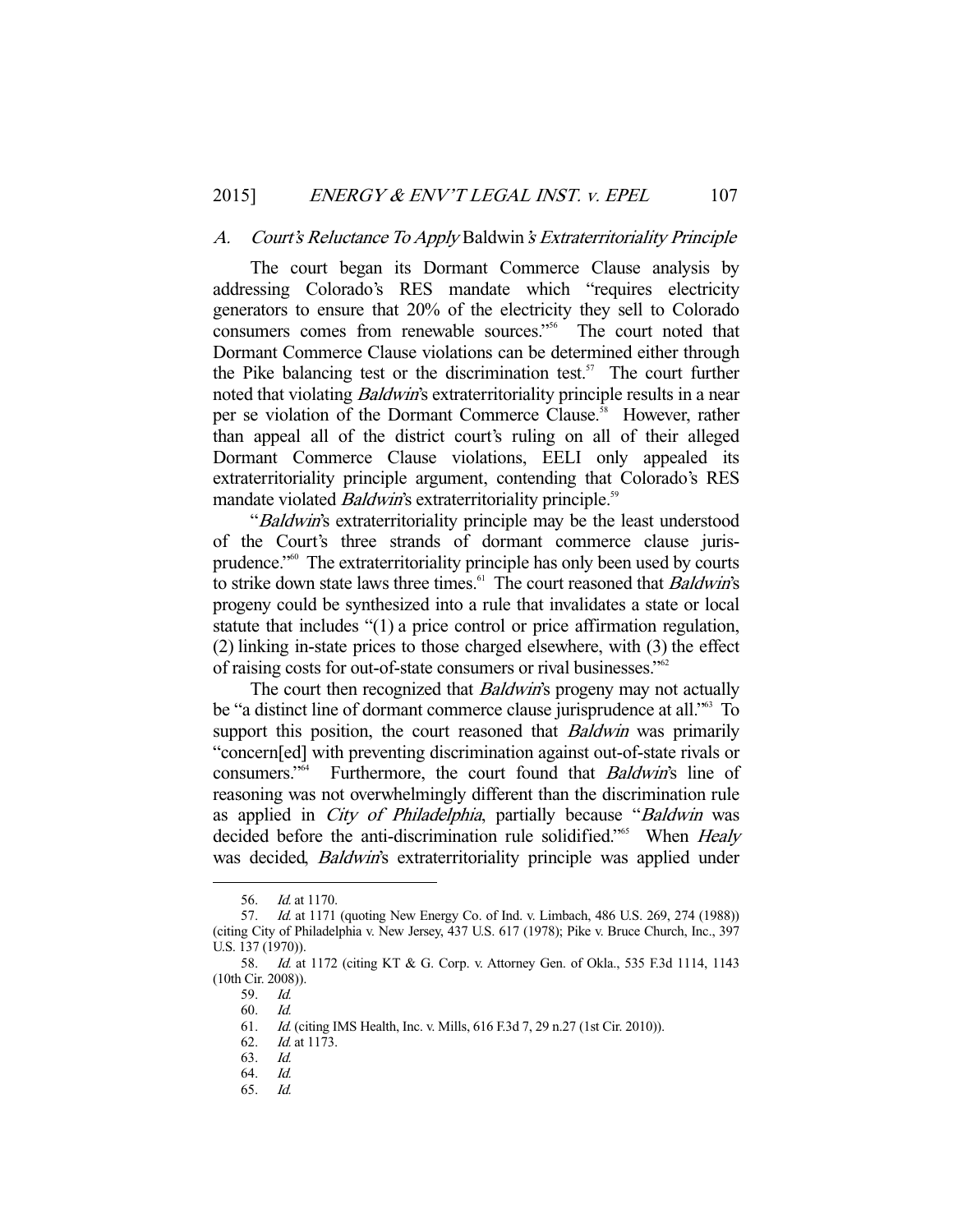limited circumstances and was unnecessary because the discrimination test was already established.<sup>66</sup> This was also demonstrated in Brown-Forman Distillers Corp. v. New York State Liquor Authority, where the Supreme Court applied Baldwin together with cases decided by the discrimination test. $67$  In the noted case, the court declined to further analyze whether Baldwin's extraterritoriality principle was in fact different than the discrimination test and instead held that Colorado's RES mandate (1) was not a price control or affirmation statute, (2) did not link Colorado state prices to out-of-state prices, and (3) "[did] not discriminate against out-of-staters."<sup>68</sup>

 The court reasoned that Colorado's mandate "isn't a price control statute" because there is no price regulated by Colorado's mandate, which simply requires that 20% of electricity sold to Colorado consumers must come from "eligible energy resources"; moreover, because the mandate was not a price control or affirmation statute, the electricity sold to Colorado consumers was not linked at all to the price of electricity sold in other states; thus, the statute did not discriminate against out-of-state entities.<sup>69</sup> EELI did not "even seriously" suggest that Colorado's mandate accomplished any of these effects as contemplated by *Baldwin's* extraterritoriality principle.<sup>70</sup> However, as the court noted, simply because Colorado's RES mandate was not a price control statute, that did not preclude the mandate from scrutiny under the Pike balancing test or the discrimination test.<sup>71</sup> However, because EELI did not appeal the district court's ruling on the Pike balancing issue, nor the discrimination issue, the court declined to decide the case on issues that EELI did not appeal. $\alpha$ <sup>2</sup> Instead, the court continued analyzing price control statutes, reasoning that nonprice regulations have never "trigger[ed] near-automatic condemnation under *Baldwin*," although nonprice regulations do affect price in and outside of the state.<sup>73</sup> The reason nonprice statutes do not "trigger near-automatic condemnation" that is, they are not near per se violations of the Dormant Commerce Clause—is because they do not blatantly regulate out-of-state prices or discriminate against out-of-state producers.<sup>74</sup>

 <sup>66.</sup> See id. (citing Healy, 491 U.S. at 335-41).

<sup>67.</sup> *Id.*<br>68. *Sec* 

See id.

 <sup>69.</sup> Id.

 <sup>70.</sup> See id.

 <sup>71.</sup> Id.

 <sup>72.</sup> Id. at 1172.

 <sup>73.</sup> Id. at 1173.

 <sup>74.</sup> Id. at 1173-74.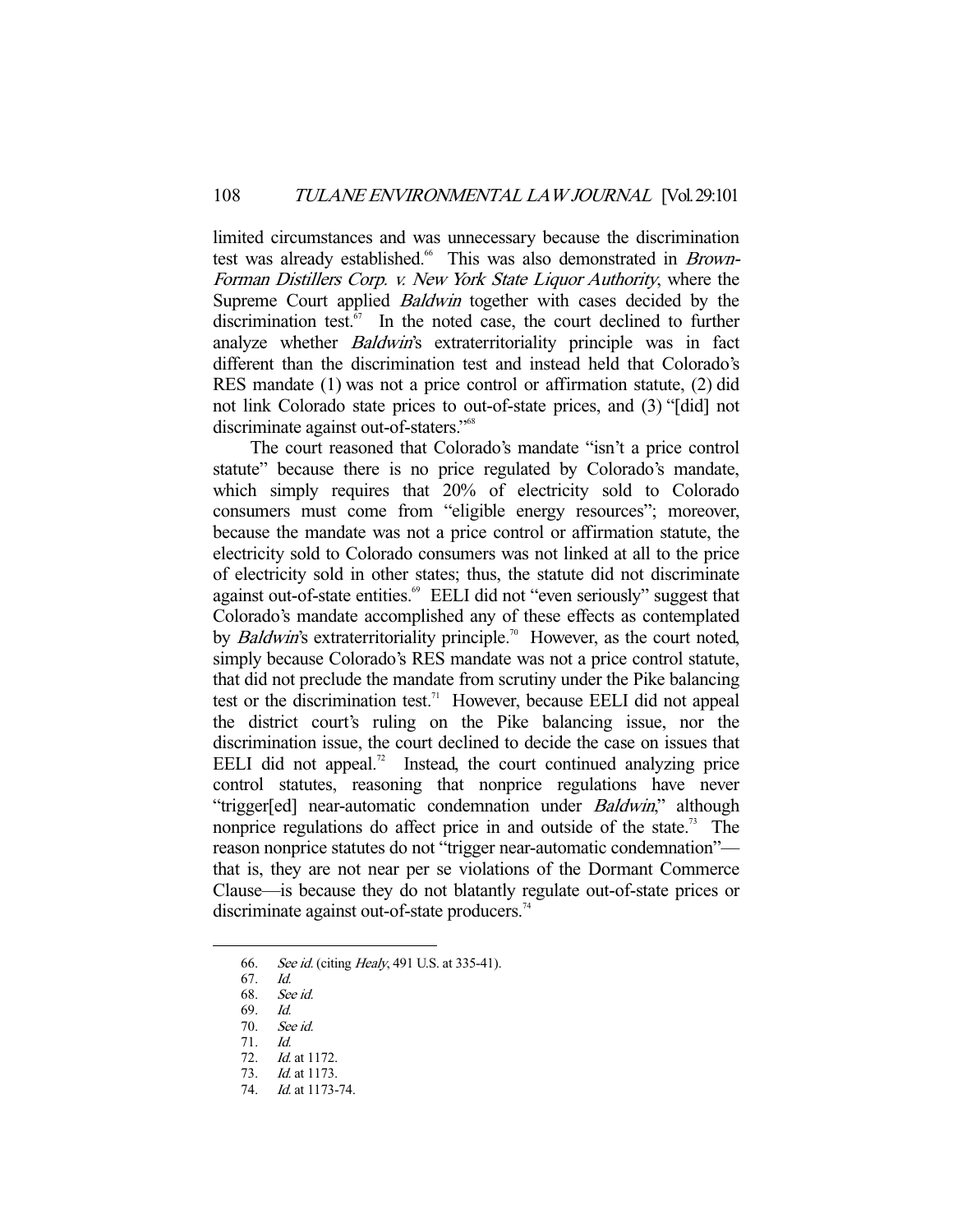The court supported the decision not to apply *Baldwin's* near per se test—the extraterritoriality principle—by elaborating on its earlier antitrust discussion.75 Antitrust jurisprudence, like the Dormant Commerce Clause, has both balancing tests and per se violations.<sup>76</sup> The fundamental policy justification for antitrust per se violations is promoting judicial economy by not unnecessarily addressing what the alleged net competitive effect the alleged violation has on the market.<sup>77</sup> The parallel drawn between antitrust jurisprudence and the Dormant Commerce Clause acted as a backdrop for the court's decision not to apply a per se rule against Colorado's RES mandate.<sup>78</sup> Antitrust per se violations are "clearly invidious" and do not require courts to further discern the actual competitive effects of the agreement under the rule of reason test.<sup>79</sup> Essentially, a price-fixing agreement that a court finds "clearly invidious" is invalidated as "*per se* anticompetitive" and thus provides courts with a "shortcut."<sup>80</sup> Baldwin's extraterritoriality principle acts as a near per se "shortcut" similar to per se antitrust violations.<sup>81</sup> However, Colorado's RES mandate did not include any price control or price affirmation provision that linked Colorado's prices to prices charged out of state. $82$  Thus, the court reasoned that the mandate was not "clearly invidious" and did not warrant applying "*Baldwin*'s shortcut."<sup>83</sup>

## B. The Court Affirms the District Court's Denial To Defer Its Ruling

 EELI also appealed the district court's ruling that denied EELI's "affidavit pursuant to [Federal Rule of Civil Procedure] 56(d) asking the court to defer its ruling until that additional discovery could take place."<sup>84</sup> EELI argued that the district court prematurely granted summary judgment for the defendants, thus leaving EELI "without sufficient time to prepare."85 EELI filed its affidavit requesting additional time for discovery in October 2013, but discovery did not close until January 2014 and the ruling on the defendant's motion for summary judgment

-

82. See id. at 1174.

 <sup>75.</sup> Id. at 1174.

 <sup>76.</sup> Id. at 1172.

<sup>77.</sup> See id. (quoting Broad. Music, Inc. v. Columbia Broad. Sys., Inc., 441 U.S. 1, 8-9  $(1979)$ ).<br>78.

<sup>78.</sup> *See id.* at 1174.<br>79. *See id.* 

See id.

 <sup>80.</sup> Id.

<sup>81.</sup> See id. at 1172, 1174.

 <sup>83.</sup> Id.

 <sup>84.</sup> Id. at 1175. 85. Id.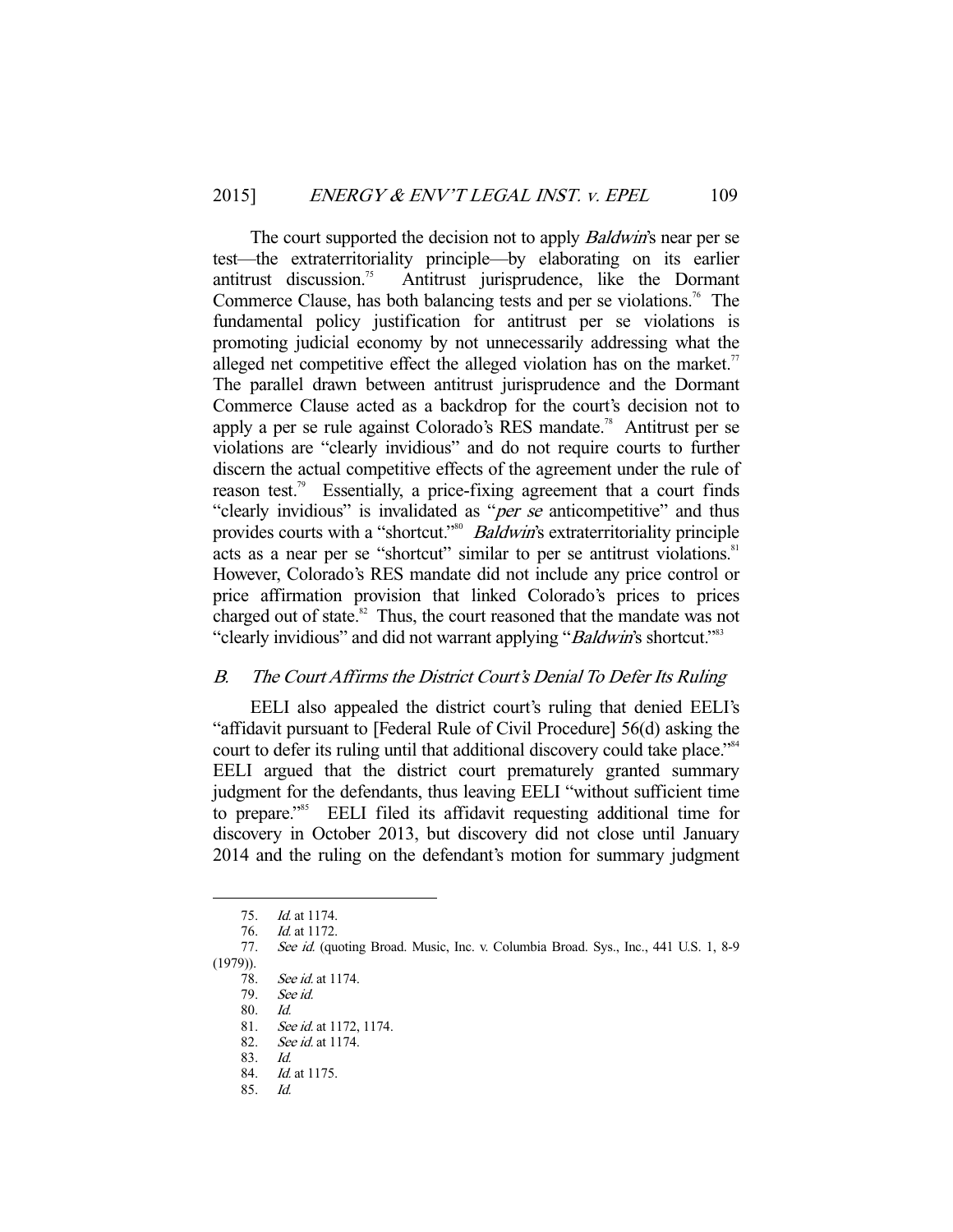occurred in May 2014.<sup>86</sup> Because EELI never explained why additional discovery was necessary, there was no reason for the district court "to defer [its] ruling."<sup>87</sup> Thus, the Tenth Circuit affirmed the district court's ruling, finding that the court did not abuse its discretion.<sup>88</sup>

#### IV. ANALYSIS

 The Tenth Circuit's decision in the noted case sets precedent on the constitutionality of state renewable energy standards. However, this precedent largely exists because of a flawed appellate strategy that future proponents against state renewable energy standards will not likely use. In the noted case, the court could not explain why EELI did not appeal all of the district courts' rulings, and believed that assessing Colorado's RES mandate under the Pike balancing test or the discrimination test may "be interesting questions."<sup>89</sup> Because the court reasoned that Colorado's RES mandate did not discriminate against out-of-state energy producers as part of their extraterritoriality analysis, EELI likely would have lost an argument against Colorado's RES mandate under the discrimination test. However, whether Colorado's RES mandate violates the Dormant Commerce Clause under the Pike balancing test is an altogether different analysis.

Under *Pike*, when a plaintiff claims a state statute violates the Dormant Commerce Clause, the plaintiff bears the burden of proof and must demonstrate that the legitimate state interest does not outweigh the burden placed on interstate commerce.<sup>90</sup> Colorado's legitimate state interest promotes renewable energy consumption because renewable energy is important to "Colorado's welfare and development, and its use has a profound impact on the economy and environment."<sup>91</sup>

 If Colorado's legitimate state interest is protecting Colorado from electricity production health hazards, then Colorado's RES mandate may not be a weighty state interest because the harm of electricity produced out of state may not harm Coloradans at all. For example, in Southern Pacific Co. v. Arizona the Supreme Court reviewed an Arizona statute that prohibited trains longer than fourteen passenger cars or seventy

 <sup>86.</sup> Id. at 1176.

<sup>87.</sup> Id. (quoting Energy & Env't Legal Inst. v. Epel, 43 F. Supp. 3d 1171, 1178 (D. Colo. 2014)).

 <sup>88.</sup> Id. at 1176-77.

 <sup>89.</sup> Id. at 1172.

<sup>90.</sup> See NOWAK & ROTUNDA, supra note 23, at 169.

<sup>91.</sup> See Plaintiff's Second Amended Complaint for Injunctive Relief, *supra* note 6, at 17 (quoting COLO.REV. STAT. § 40-2-124 (2015)).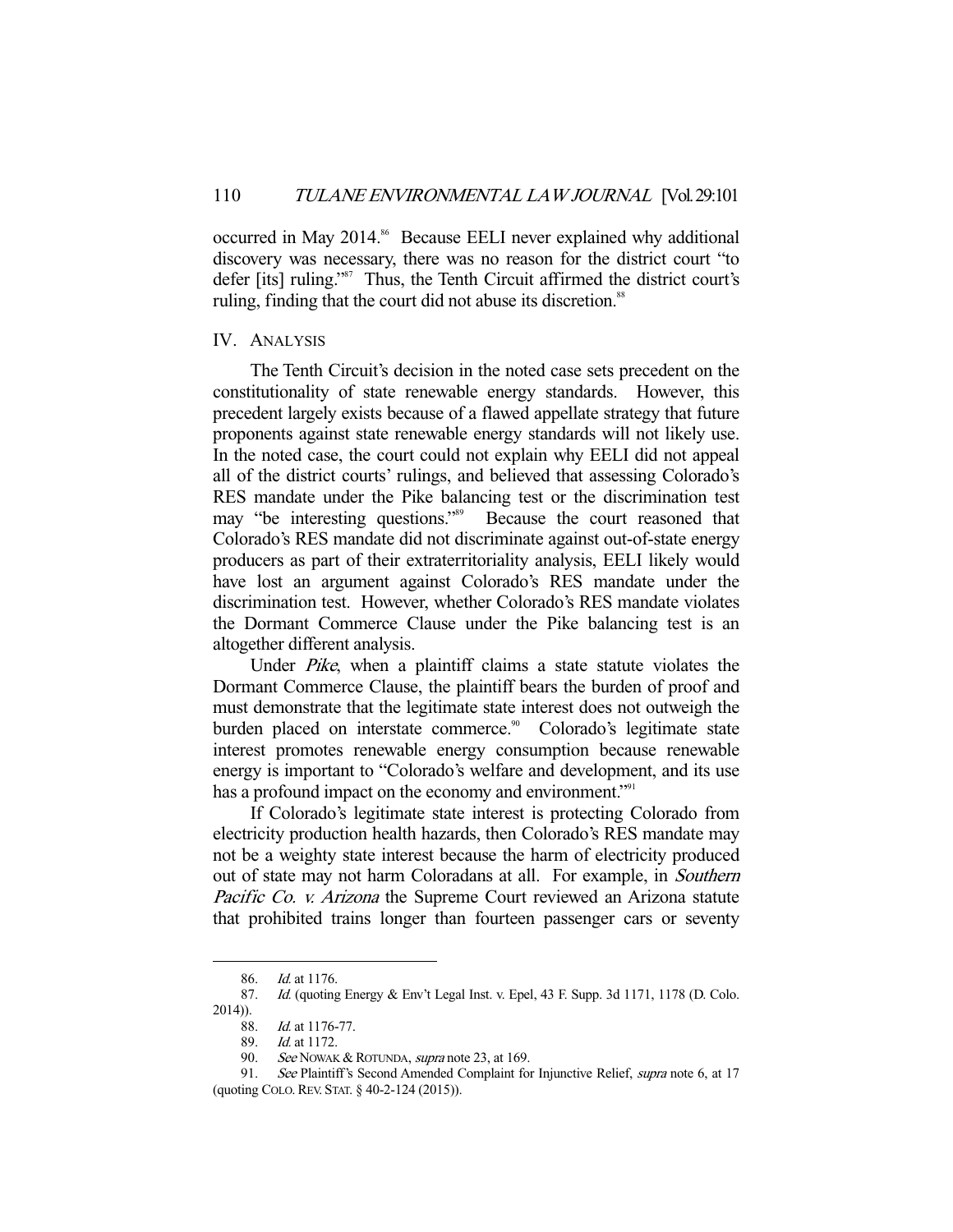freight cars from travelling through the state.<sup>92</sup> Arizona defended the statute, arguing that protecting Arizona against train accidents was a legitimate state safety interest.<sup>93</sup> However, the statute also burdened longhaul shipping because in order to comply with the regulation, long haul shippers had to stop outside Arizona and break apart their trains.<sup>94</sup> Obviously this was a financial burden for shippers, but it was also a logistical burden because freight yards on the border of Arizona, in New Mexico, could not handle the increased shipping traffic.<sup>95</sup> Moreover, Arizona did not prove that this statute lessened the danger of an accident occurring in state.<sup>96</sup> Thus, because the statute created more dangers than it eliminated, without demonstrating a legitimate state safety interest, while creating "a substantial extraterritorial effect," it violated the Dormant Commerce Clause.<sup>97</sup>

 Colorado has a legitimate interest in protecting the health and safety of its citizens, but protecting Colorado citizens from harmful effects of electricity production may not be a legitimate safety interest, similar to Arizona's train statute in Southern Pacific.<sup>98</sup> Colorado's RES is an electricity production standard, requiring 20% of electricity sold by electricity producers to be produced by renewable sources. Because EELI failed to explain what additional discovery they needed in their pretrial affidavit, EELI never claimed what exact benefit the Colorado RES creates against the burden on interstate commerce it imposes.<sup>99</sup> If EELI argued that Colorado's RES was not a legitimate state interest because the mandate could not demonstrate how Colorado citizens were injured because of nonrenewable electricity produced out of state, EELI may have met their initial burden under *Pike* by alleging that Colorado's RES mandate does not protect a legitimate state interest. Moreover, EELI never demonstrated how Colorado's RES burdened interstate commerce. If EELI conducted discovery and argued that Colorado's RES places a large burden on the interstate electricity grid that feeds into Colorado, EELI may have demonstrated that Colorado's RES excessively burdens the states connected to that grid. Thus, because of EELI's

<sup>92.</sup> S. Pac. Co. v. Arizona ex rel. Sullivan, 325 U.S. 761, 779 (1945) (citation omitted).

 <sup>93.</sup> See id. at 775.

 <sup>94.</sup> Id. at 774.

 <sup>95.</sup> See id.

<sup>96.</sup> *See id.* at 775.<br>97. NOWAK & ROT<br>98. See S. Pac. Co NOWAK & ROTUNDA, supra note 23, at 182.

<sup>98.</sup> See S. Pac. Co., 325 U.S. at 775-76.

<sup>99.</sup> See Energy & Env't Legal Inst. v. Epel, 793 F.3d 1169, 1176 (10th Cir. 2015); see also Plaintiff's Second Amended Complaint for Injunctive and Declaratory Relief, supra note 6, at 21- 22.